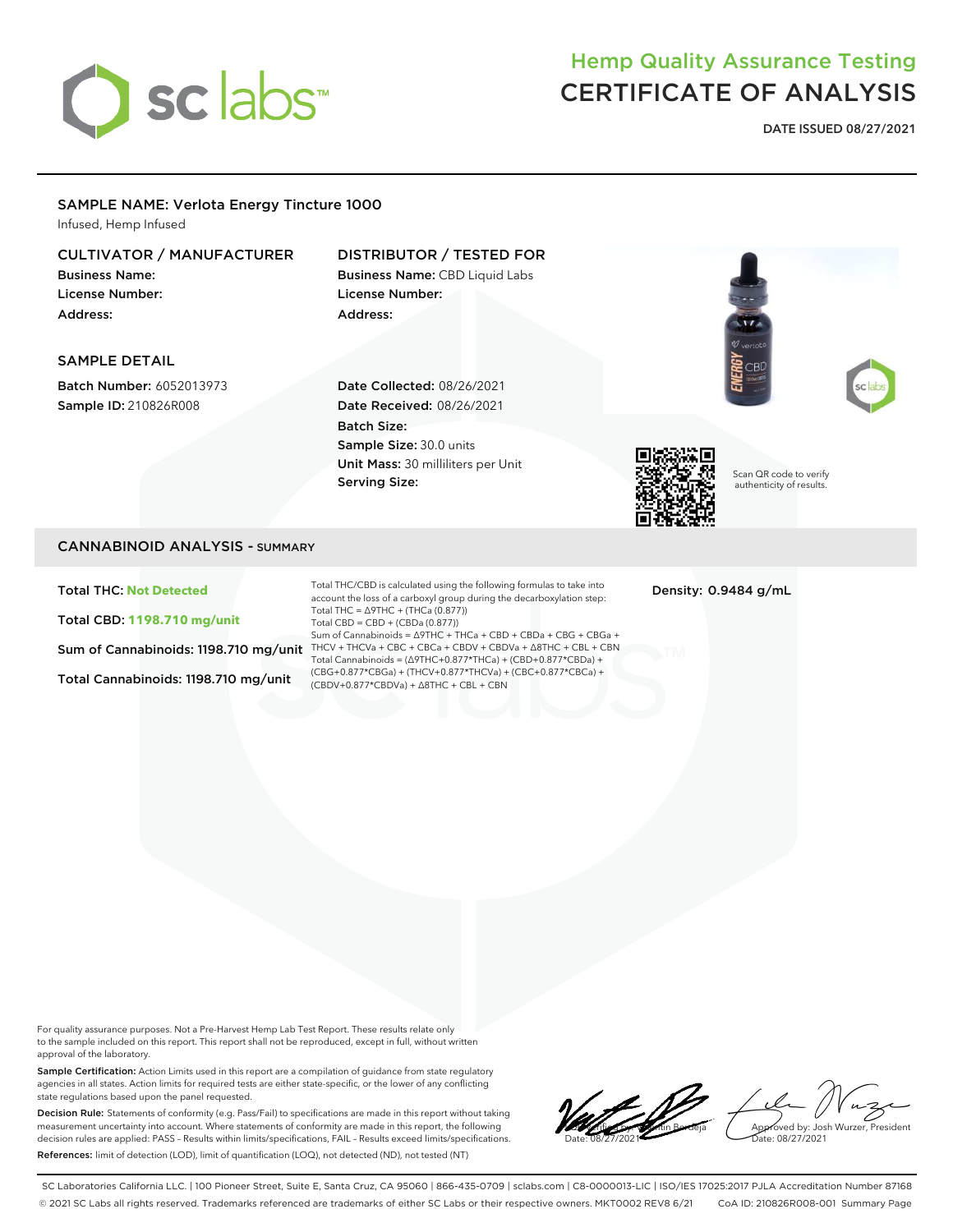# sclabs™

## Hemp Quality Assurance Testing CERTIFICATE OF ANALYSIS

VERLOTA ENERGY TINCTURE 1000 | DATE ISSUED 08/27/2021



Tested by high-performance liquid chromatography with diode-array detection (HPLC-DAD).

**Method:** QSP 1157 - Analysis of Cannabinoids by HPLC-DAD

TOTAL THC: **Not Detected**

Total THC (∆9THC+0.877\*THCa)

### TOTAL CBD: **1198.710 mg/unit**

Total CBD (CBD+0.877\*CBDa)

## TOTAL CANNABINOIDS: 1198.710 mg/unit

Total Cannabinoids (Total THC) + (Total CBD) + (Total CBG) + (Total THCV) + (Total CBC) + (Total CBDV) + ∆8THC + CBL + CBN

## TOTAL CBG: ND

Total CBG (CBG+0.877\*CBGa)

## TOTAL THCV: ND

Total THCV (THCV+0.877\*THCVa)

## TOTAL CBC: ND Total CBC (CBC+0.877\*CBCa)

## TOTAL CBDV: <LOQ

Total CBDV (CBDV+0.877\*CBDVa)

## CANNABINOID TEST RESULTS - 08/27/2021

| <b>COMPOUND</b>            | LOD/LOQ<br>(mg/mL) | <b>MEASUREMENT</b><br><b>UNCERTAINTY (mg/mL)</b> | <b>RESULT</b><br>(mg/mL) | <b>RESULT</b><br>(%) |
|----------------------------|--------------------|--------------------------------------------------|--------------------------|----------------------|
| <b>CBD</b>                 | 0.080 / 0.220      | ±1.9139                                          | 39.957                   | 4.2131               |
| <b>CBDV</b>                | 0.040 / 0.240      | N/A                                              | $<$ LOQ                  | $<$ LOQ              |
| Δ9THC                      | 0.040 / 0.280      | N/A                                              | <b>ND</b>                | <b>ND</b>            |
| $\triangle$ 8THC           | 0.20 / 0.40        | N/A                                              | <b>ND</b>                | <b>ND</b>            |
| <b>THCa</b>                | 0.020 / 0.100      | N/A                                              | <b>ND</b>                | <b>ND</b>            |
| <b>THCV</b>                | 0.040 / 0.240      | N/A                                              | <b>ND</b>                | <b>ND</b>            |
| <b>THCVa</b>               | 0.040 / 0.380      | N/A                                              | <b>ND</b>                | <b>ND</b>            |
| <b>CBDa</b>                | 0.020 / 0.520      | N/A                                              | <b>ND</b>                | <b>ND</b>            |
| <b>CBDVa</b>               | 0.020 / 0.360      | N/A                                              | <b>ND</b>                | <b>ND</b>            |
| <b>CBG</b>                 | 0.040 / 0.120      | N/A                                              | <b>ND</b>                | <b>ND</b>            |
| <b>CBGa</b>                | 0.040 / 0.140      | N/A                                              | <b>ND</b>                | <b>ND</b>            |
| <b>CBL</b>                 | 0.060 / 0.200      | N/A                                              | <b>ND</b>                | <b>ND</b>            |
| <b>CBN</b>                 | 0.020 / 0.140      | N/A                                              | <b>ND</b>                | <b>ND</b>            |
| <b>CBC</b>                 | 0.060 / 0.200      | N/A                                              | <b>ND</b>                | <b>ND</b>            |
| <b>CBCa</b>                | 0.020 / 0.300      | N/A                                              | <b>ND</b>                | <b>ND</b>            |
| <b>SUM OF CANNABINOIDS</b> |                    | 39.957 mg/mL                                     | 4.2131%                  |                      |

#### Unit Mass: 30 milliliters per Unit

| ∆9THC per Unit                     | <b>ND</b>        |
|------------------------------------|------------------|
| <b>Total THC per Unit</b>          | <b>ND</b>        |
| <b>CBD per Unit</b>                | 1198.710 mg/unit |
| <b>Total CBD per Unit</b>          | 1198.710 mg/unit |
| Sum of Cannabinoids per Unit       | 1198.710 mg/unit |
| <b>Total Cannabinoids per Unit</b> | 1198.710 mg/unit |

#### DENSITY TEST RESULT

## 0.9484 g/mL

Tested 08/27/2021

Method: QSP 7870 - Sample Preparation

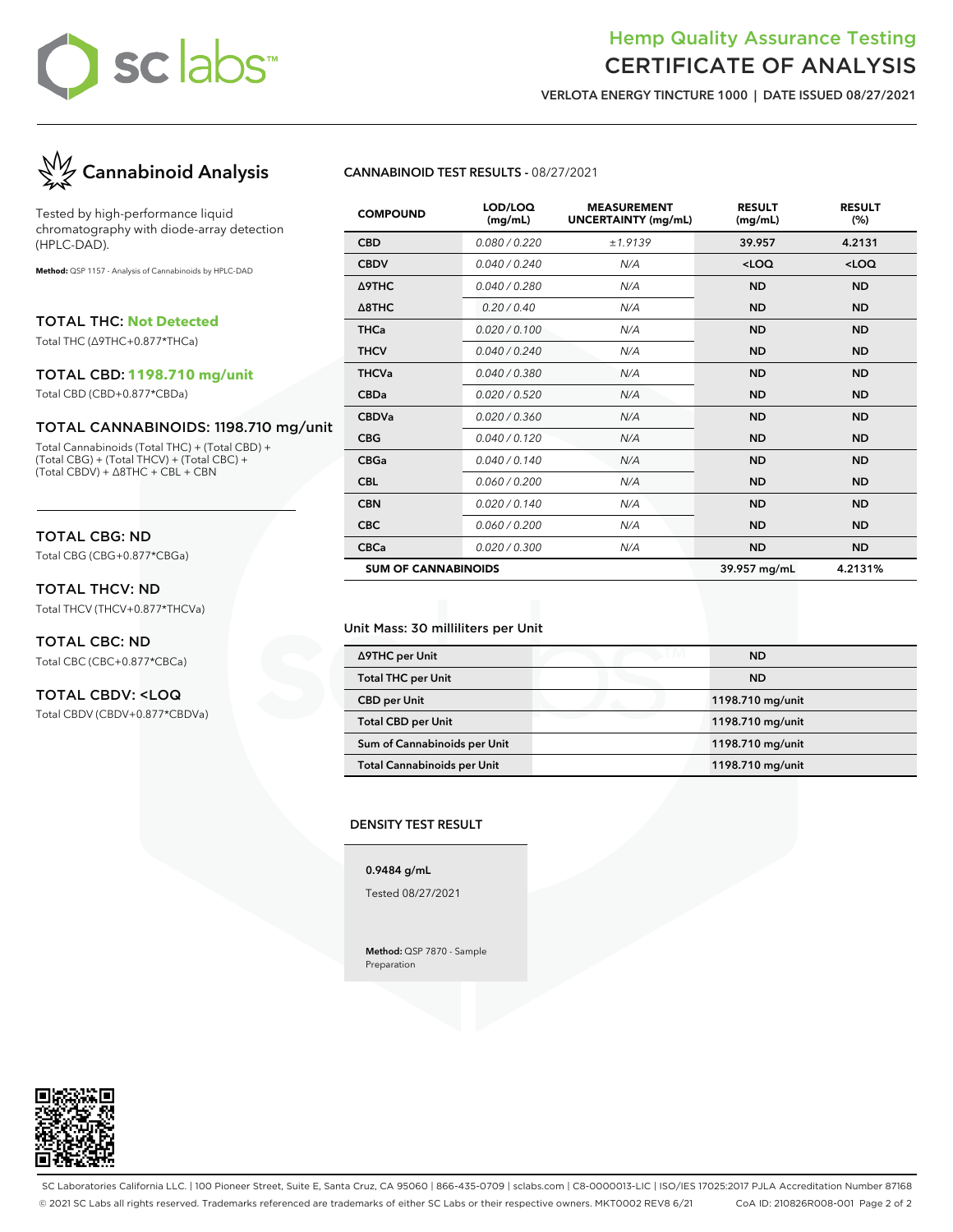

## Hemp Quality Assurance Testing CERTIFICATE OF ANALYSIS

DATE ISSUED 08/27/2021

## SAMPLE NAME: Verlota Immunity Tincture 1000

Infused, Hemp Infused

## CULTIVATOR / MANUFACTURER

Business Name: License Number: Address:

## DISTRIBUTOR / TESTED FOR Business Name: CBD Liquid Labs

License Number: Address:

## SAMPLE DETAIL

Batch Number: 6052013973 Sample ID: 210826R011

Date Collected: 08/26/2021 Date Received: 08/26/2021 Batch Size: Sample Size: 30.0 units Unit Mass: 30 milliliters per Unit Serving Size:



Scan QR code to verify authenticity of results.

CBD

## CANNABINOID ANALYSIS - SUMMARY

Total THC: **Not Detected**

Total CBD: **1199.940 mg/unit**

Total Cannabinoids: 1199.940 mg/unit

Sum of Cannabinoids: 1199.940 mg/unit THCV + THCVa + CBC + CBCa + CBDV + CBDVa + ∆8THC + CBL + CBN Total THC/CBD is calculated using the following formulas to take into account the loss of a carboxyl group during the decarboxylation step: Total THC =  $\triangle$ 9THC + (THCa (0.877)) Total CBD = CBD + (CBDa (0.877)) Sum of Cannabinoids = ∆9THC + THCa + CBD + CBDa + CBG + CBGa + Total Cannabinoids = (∆9THC+0.877\*THCa) + (CBD+0.877\*CBDa) + (CBG+0.877\*CBGa) + (THCV+0.877\*THCVa) + (CBC+0.877\*CBCa) + (CBDV+0.877\*CBDVa) + ∆8THC + CBL + CBN

Density: 0.9487 g/mL

For quality assurance purposes. Not a Pre-Harvest Hemp Lab Test Report. These results relate only to the sample included on this report. This report shall not be reproduced, except in full, without written approval of the laboratory.

Sample Certification: Action Limits used in this report are a compilation of guidance from state regulatory agencies in all states. Action limits for required tests are either state-specific, or the lower of any conflicting state regulations based upon the panel requested.

Decision Rule: Statements of conformity (e.g. Pass/Fail) to specifications are made in this report without taking measurement uncertainty into account. Where statements of conformity are made in this report, the following decision rules are applied: PASS – Results within limits/specifications, FAIL – Results exceed limits/specifications. References: limit of detection (LOD), limit of quantification (LOQ), not detected (ND), not tested (NT)

asmendtaldrouse LQC verified by: Carmen Stackhouse Approved by: Josh Wurzer, President Date: 08/27/2021 Date: 08/27/2021

SC Laboratories California LLC. | 100 Pioneer Street, Suite E, Santa Cruz, CA 95060 | 866-435-0709 | sclabs.com | C8-0000013-LIC | ISO/IES 17025:2017 PJLA Accreditation Number 87168 © 2021 SC Labs all rights reserved. Trademarks referenced are trademarks of either SC Labs or their respective owners. MKT0002 REV8 6/21 CoA ID: 210826R011-001 Summary Page